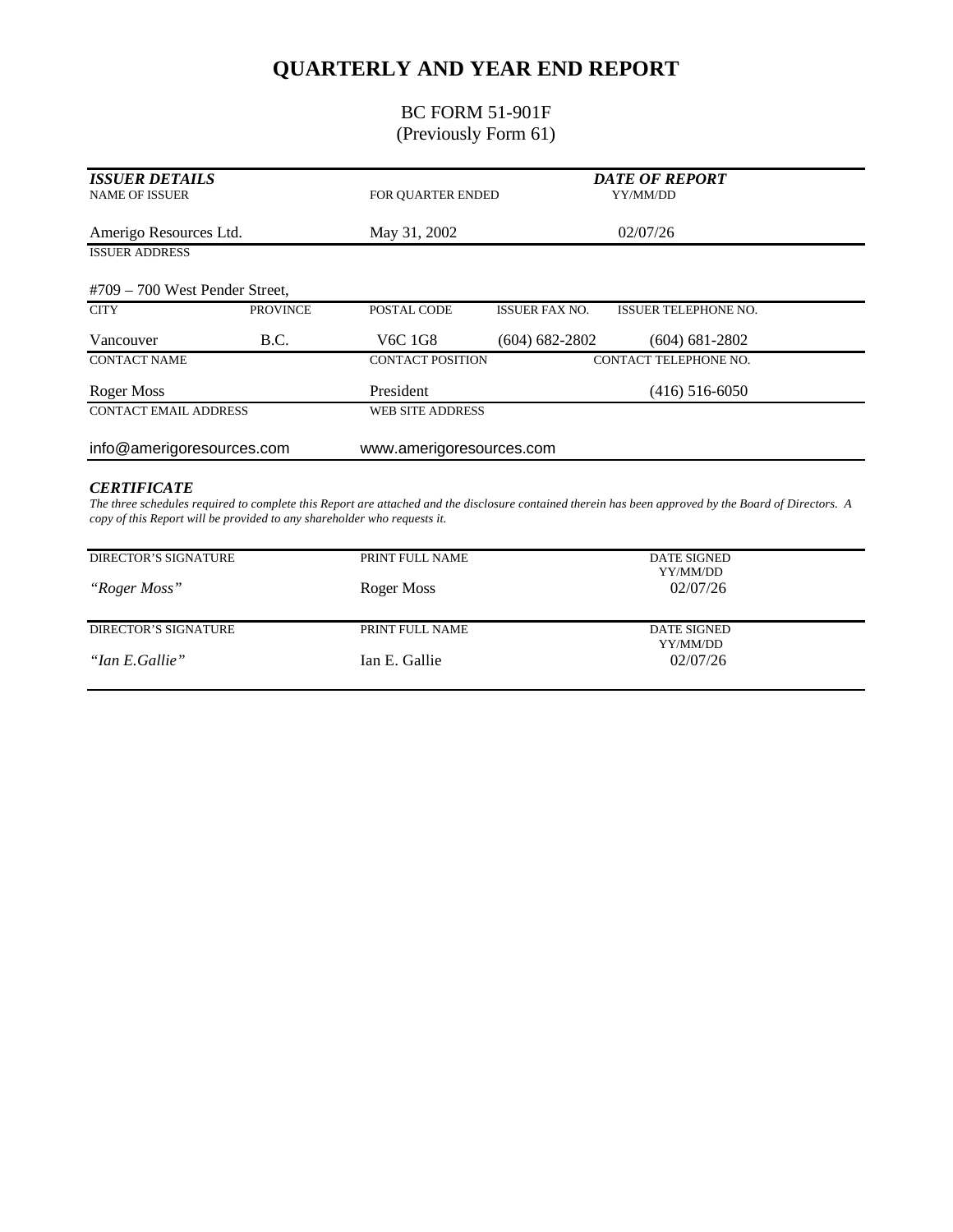### **AMERIGO RESOURCES LTD.**

Consolidated Balance Sheets May 31 and February 28, 2002

|                                                          | <b>Three Months</b><br>Ended May 31,<br>2002 | <b>Year Ended</b><br>February 28,<br>2002     |
|----------------------------------------------------------|----------------------------------------------|-----------------------------------------------|
| <b>ASSETS</b>                                            |                                              |                                               |
| <b>Current</b>                                           |                                              |                                               |
| Cash and cash equivalents<br>Accounts receivables        | \$<br>50,035<br>2,084                        | $\boldsymbol{\mathsf{S}}$<br>3,887<br>7,290   |
|                                                          | 52,119                                       | 11,177                                        |
| <b>Mineral interests (Note 1)</b>                        | 90,791                                       | 88,638                                        |
|                                                          | \$<br>142,910                                | $\boldsymbol{\mathsf{S}}$<br>99,815           |
| <b>LIABILITIES</b>                                       |                                              |                                               |
| <b>Current</b>                                           |                                              |                                               |
| Accounts payable and accrued liabilities<br>Loan         | \$<br>59,502<br>100,000                      | $\boldsymbol{\mathsf{S}}$<br>81,396<br>50,000 |
|                                                          | 159,502                                      | 131,396                                       |
| <b>SHAREHOLDERS' EQUITY</b>                              |                                              |                                               |
| <b>Share capital (Note 2)</b>                            | 4,437,655                                    | 4,337,655                                     |
| Share subscription received in advance<br><b>Deficit</b> | 50,000<br>(4, 504, 247)                      | (4,459,236)                                   |
|                                                          | (16, 592)                                    | (31, 581)                                     |
|                                                          | \$<br>142,910                                | $\boldsymbol{\theta}$<br>99,815               |
|                                                          |                                              |                                               |

**Approved by the Directors:** *"Roger Moss" "Ian E. Gallie"* Roger Moss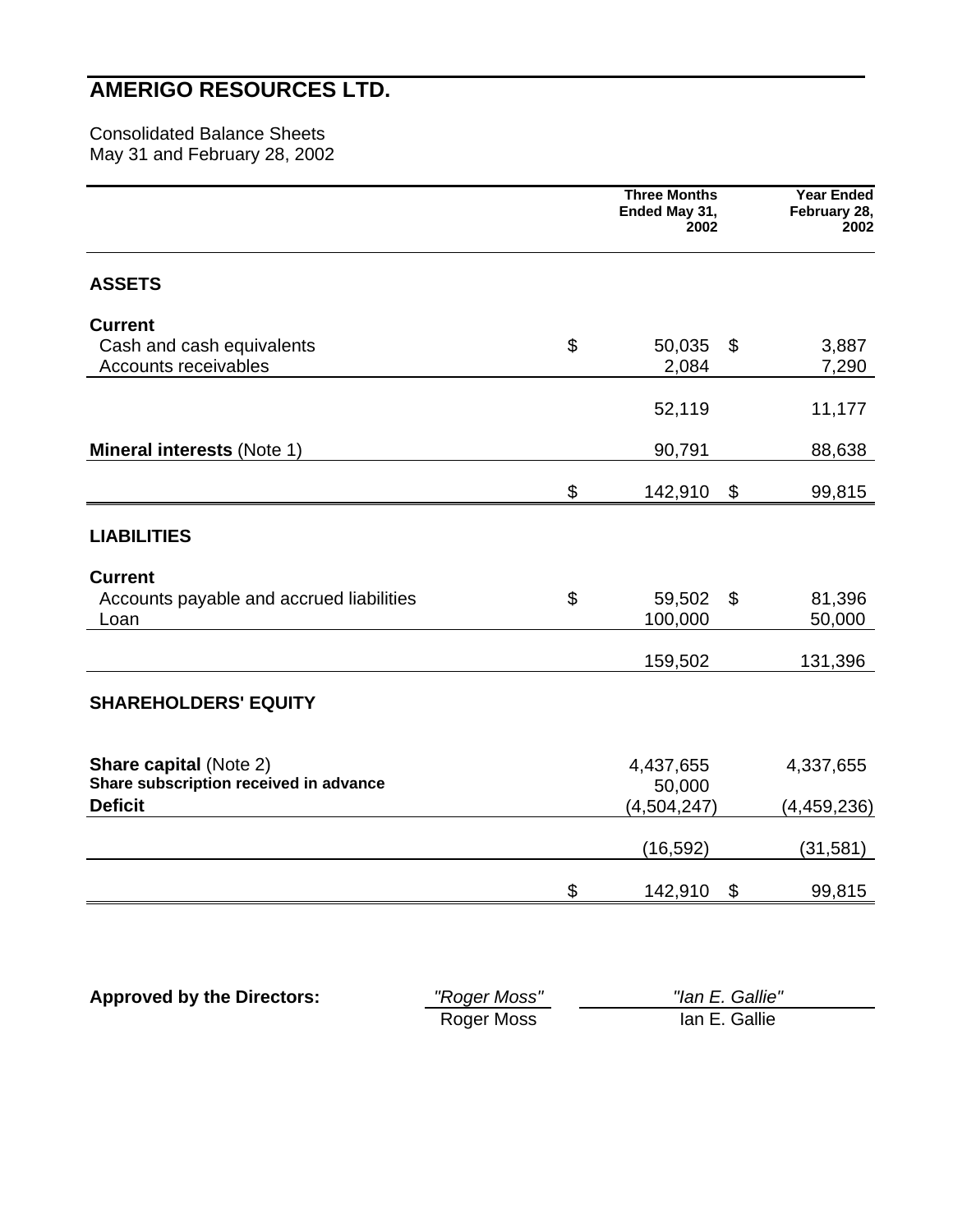## **AMERIGO RESOURCES LTD..**

Consolidated Statements of Operations and Deficit May 31, 2002 and 2001

|                                 | <b>FOR THE THREE MONTHS</b><br><b>ENDED MAY 31</b> |               |             | FOR THE THREE MONTHS<br><b>ENDED MAY 31</b> |  |
|---------------------------------|----------------------------------------------------|---------------|-------------|---------------------------------------------|--|
|                                 | 2002                                               | 2001          | 2002        | 2001                                        |  |
|                                 | \$                                                 | \$            | \$          | \$                                          |  |
| Expenses                        |                                                    |               |             |                                             |  |
| Amortization                    |                                                    | 378           |             | 378                                         |  |
| General prospecting             | 13,501                                             | 14,524        | 13,501      | 14,524                                      |  |
| Professional fees               | 5,988                                              | 2,701         | 5,988       | 2,701                                       |  |
| Management fees                 | 13,939                                             | 9,000         | 13,939      | 9,000                                       |  |
| Office and sundry               | 1,864                                              | 2,350         | 1,864       | 2,350                                       |  |
| Promotion and travel            | 210                                                | 829           | 210         | 829                                         |  |
| Rent                            | 1,389                                              | 1,500         | 1,389       | 1,500                                       |  |
| Shareholder information         | 747                                                | 69            | 747         | 69                                          |  |
| Telephone and fax               | 1,008                                              |               | 1,008       |                                             |  |
| Transfer agent and filing fees  | 6,386                                              | 1,205         | 6,386       | 1,205                                       |  |
|                                 | 45,032                                             | 32,556        | 45,032      | 32,556                                      |  |
| Revenue                         |                                                    |               |             |                                             |  |
| Interest income                 | 21                                                 | 5,639         | 21          | 5,639                                       |  |
| <b>Loss for the period</b>      | (45, 011)                                          | (26, 917)     | (45, 011)   | (26, 917)                                   |  |
| Deficit, at beginning of period | (4,459,236)                                        | (4, 168, 067) | (4,459,236) | (4, 168, 067)                               |  |
| Deficit, end of period          | (4,504,247)                                        | (4, 194, 984) | (4,504,247) | (4, 194, 984)                               |  |
|                                 |                                                    |               |             |                                             |  |
| Loss per share                  | (0.01)                                             | (0.00)        | (0.01)      | (0.00)                                      |  |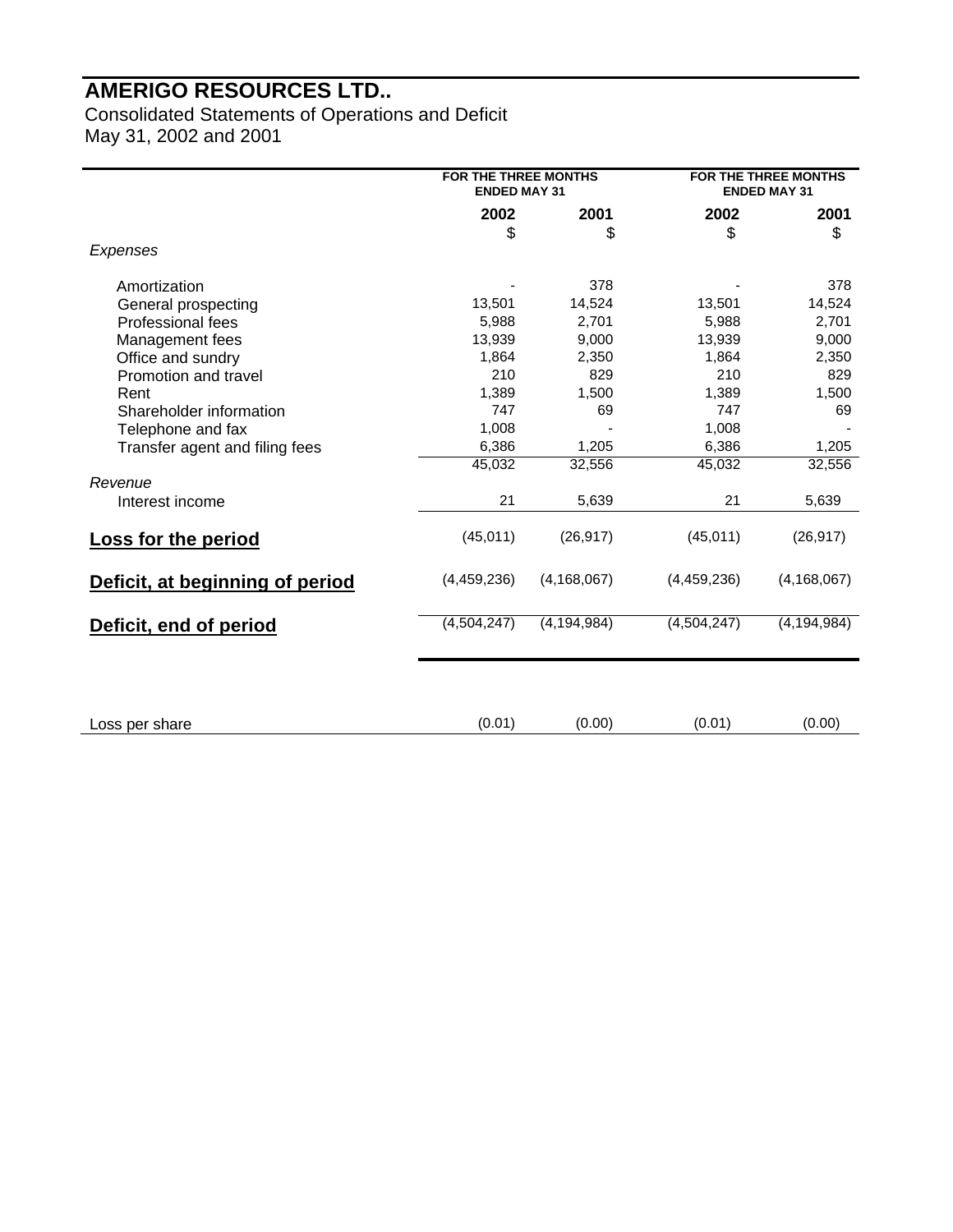## **AMERIGO RESOURCES LTD.**

#### Consolidated Statements of Changes in Cash Flows

May 31, 2002 and 2001

| <b>ENDED MAY 31</b> |                                    | FOR THE THREE MONTHS<br><b>ENDED MAY 31</b>     |                       |
|---------------------|------------------------------------|-------------------------------------------------|-----------------------|
| 2002                | 2001                               | 2002                                            | 2001                  |
| \$                  | \$                                 | \$                                              | \$.                   |
|                     |                                    |                                                 |                       |
|                     |                                    |                                                 |                       |
|                     | (26, 917)                          |                                                 | (26, 917)             |
|                     |                                    |                                                 |                       |
|                     |                                    |                                                 | 378                   |
|                     |                                    |                                                 | (26, 538)             |
|                     |                                    |                                                 |                       |
| 5,206               | 401                                | 5,206                                           | 401                   |
|                     | 745                                |                                                 | 745                   |
|                     | 767                                |                                                 | 767                   |
| (21, 894)           | (13,922)                           | (21, 894)                                       | (13,922)              |
|                     | 12.009                             | (16,688)                                        | 12,009                |
| (61.699)            | (38, 548)                          | (61.699)                                        | (38, 548)             |
|                     |                                    |                                                 |                       |
| 60,000              | $\overline{\phantom{a}}$           | 60,000                                          |                       |
| 50,000              |                                    | 50,000                                          |                       |
| 110,000             | $\overline{\phantom{a}}$           | 110,000                                         |                       |
|                     |                                    |                                                 |                       |
| (2, 153)            |                                    | (2, 153)                                        |                       |
| (2, 153)            | $\blacksquare$                     | (2, 153)                                        |                       |
| 46,148              | (38, 548)                          | 46,148                                          | (38, 548)             |
| 3,887               | 108,013                            | 3,887                                           | 108,013               |
| 50,035              | 69,465                             | 50,035                                          | 69,465                |
|                     | (45, 011)<br>(45,011)<br>(16, 688) | <b>FOR THE THREE MONTHS</b><br>378<br>(26, 538) | (45, 011)<br>(45,011) |